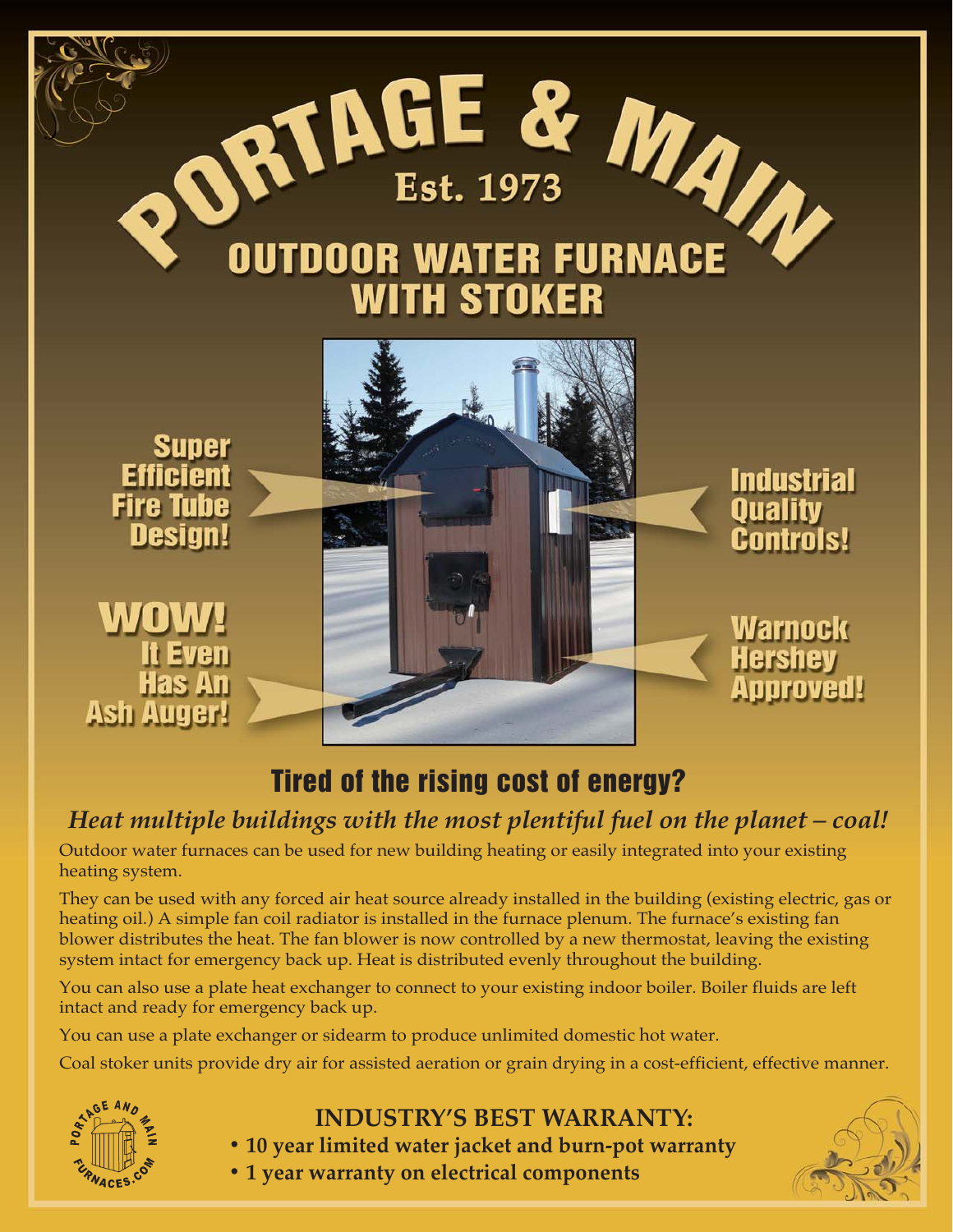# PROVEN TO BURN 1/3 TO 1/2 LESS

*coal, wood pellets or bio-fuel pellets than conventional outdoor boilers*





 $\overline{\blacktriangledown}$ 





- 1. Super efficient double pass with reversing flow tube heat exchanger is standard on ML30, ML36 and ML42 stoker units. Very easy to clean from ground level with supplied brush.
- 2. Water-filled baffle provides first and second pass of heat exchanger, catches fly ash, enhances efficiency and makes for less cleaning.
- 3. Firepot and inside of water jacket made of 1/4"cold rolled W44 steel. Outer water jacket is 3/6" cold rolled W44 steel.
- 4. Round fire pot and water jacket the strongest design for outdoor water furnaces:
	- Round eliminates side wall warping or cracking issues as metal expands very little because it expands around the total circumference. Very minute expansion.
	- Round means less stress on the welds compared to flat wall fireboxes.
	- Round designs require fewer welds/seams as compared to square fireboxes.
	- Round provides self circulation of water with no hot or cold spots.
	- Round gives the fire better flame contact with the metal.
	- Round has no square corners for ash to accumulate.
	- Round designs have been successfully engineered for over 200 years.
	- Round is stronger so it will be around longer.
- 5. Heat transfer water tubes ML 30 has three 3" diameter tubes. ML 42 has four 3" diameter tubes.
- 6. Heavy duty rotating self-cleaning high out put cast iron stoker head available in 18" or 22".
- 7. Combustion blower induces air through the specially designed slots in the stoker head.
	- 8. Stoker in "Fire Keep Mode" controlled by adjustable time override to come on for 30 seconds every 30 minutes.
	- 9. Johnson's digital electronic aquastat control is programmable to within one degree for temperature accuracy (no temperature creeping up) with large digital display.
	- 10. High limit safety aquastat. (In the unlikely failure of the Johnson control, furnace can be operated with this manual aquastat.)
- 11. Proven Variable Frequency Drive (VFD) speed control feed rate. High quality fan comes with overload protected, ball bearing motor, capacitor started for long life.
- 12. Adjustable drive overloads for fan and stoker. No need for shear pins.
- 13. Burn back protection provided by:
	- a) Overloads provide protection by parallel wiring that insures stoker and fan will stop if overload/jam occurs.
	- b) Timer device.
	- c) Long auger length (Standard 10' and special order 12').
- 14. Heavy-duty, industrial quality Bonfiglioli Gear Box Drive. CSA approved heavy-duty 1/4 HP AC 220 Volt 3-Phase Leeson drive motor (inverter rated). All the advantages of a 3 phase motor without requiring 3 phase power feed. Long life, reversible motor with low electrical consumption.

### **~ TESTIMONIAL ~**

I have been using my first Portage & Main for six seasons. I am very happy with the savings. I heat a 20,000 sq ft building with 20 ft ceilings, called the Emerson Duty Free Shop. Our monthly heating bills used to be close to our now yearly heating bills using coal. The Portage & Main outdoor water furnace/boiler is an efficient design. I have been impressed enough to purchase a second unit for another location. I have been involved with alternative burning units for over 15 years and see the quality manufacturing and design for efficiency in the Portage & Main. Most likely, I will be purchasing a third unit for another location. This is a very efficient unit. This is an excellent hot water system that is very cost efficient. I think you have a very good unit. I am happy it is working perfect. I would recommend it to anyone with a larger heating requirement. *~ Michael R. - Manitoba, Canada*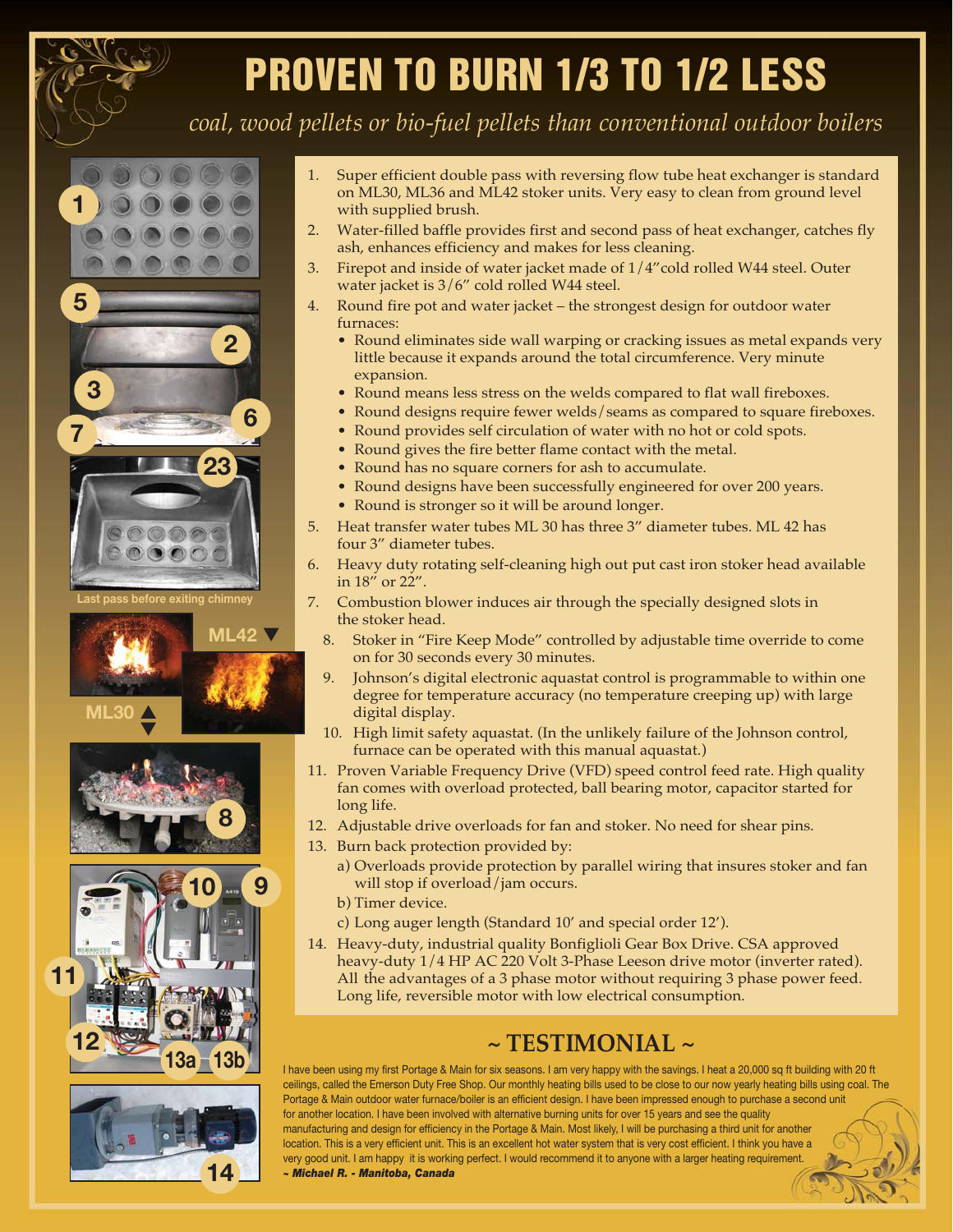## VIRTUALLY SMOKELESS

*Warnock Hershey UL Certified*

- 15. Automatic 5' ash removal auger increases life of stoker head as it is not rotating in ash build up.
- 16. Top quality industrial solid rope gaskets on fire door heat exchanger and cleaning access doors keep the unit airtight.
- 17. Fire door insulated with Roxul insulation rated for 2200 degrees F.
- 18. Heat exchanger door is refractory brick lined.
- 19. Fuel feed hopper designed to fit under hopper bottom bin. Eliminates the need of a cross-over auger, costs and maintenance. Auger made with 3/8" flighting.
- 20. Indoor hopper available in custom sizes totally eliminates coal freezing problems
- 21. Easy to read convenient float level. No sight glass of tubing to discolor. Breather tube and filler pipe's unique design reduces evaporation. Low water shut-down safety switch on stokers.
- 22. Powder coated finish on the one-piece roof has no trims to rust or deteriorate.
- 23. Chimney comes out back of furnace below water level. This prevents stack corrosion.
- 24. Top quality mirror-like paint on the rest of the furnace.
- 25. "PORTAGE & MAIN" is proudly stamped into every unit.



- 26. ML30 Options:
	- a) Highly efficient multi-pass heat exchanger with 180 degree turns. Designed for efficiency and greatly reduced fly ash emissions. Very easily cleaned from ground level.
	- b) Stoker can be easily removed and grates and fan installed to burn wood.

Portage & Main Outdoor Water Furnaces have a long history of great performance thus earning them the name of *"The Original Efficient One Since 1973"* Round firepot/water jackets and 1/4" cold rolled steels means less risk of warping related problems. W44 cold rolled steel has the same corrosion properties as boiler plate. It is known for being a very "uniform" steel, ideally suited to forming without fatiguing. It is easy to shear, break and is "welder friendly." Portage

All parts are laser cut for precision fitting which also allows for the bevel to be accurately filled when welding. The weld strength is increased by boiler/pipeline style double welds which take more time but is well worth it as it results in total penetration which helps prevent weld corrosion, cracking and pin holes leaks.



**Other** brand's welding

**26a**



**25 24**

**20**

**15**

**19**